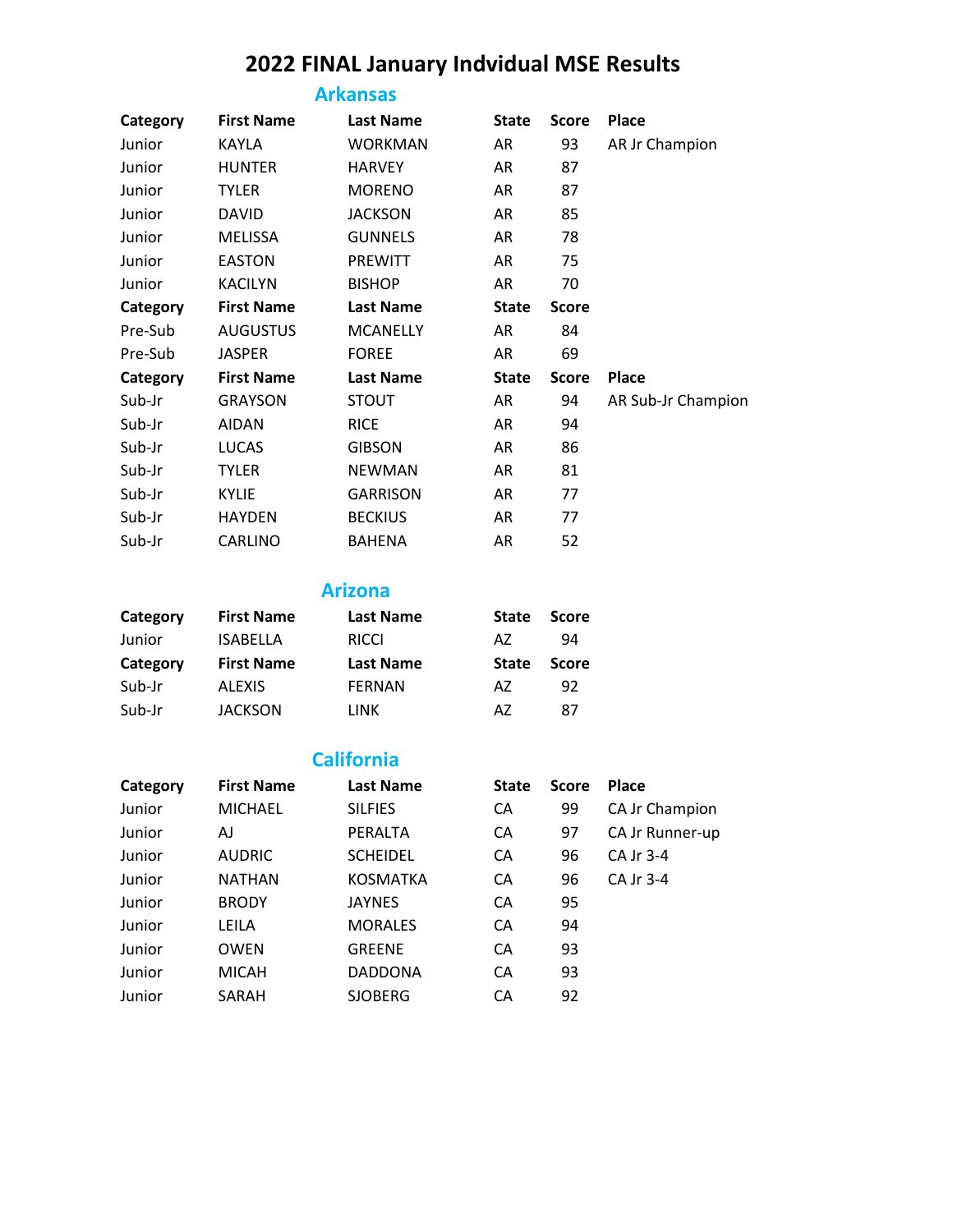| Junior   | <b>MADISON</b>    | <b>VAN DIEST</b> | CА           | 91           |
|----------|-------------------|------------------|--------------|--------------|
| Junior   | <b>ILSE</b>       | <b>SCHEIDEL</b>  | CA           | 89           |
| Junior   | <b>MADELINE</b>   | <b>NEYPES</b>    | CA           | 85           |
| Junior   | <b>JAMES</b>      | <b>COOLEY</b>    | CA           | 83           |
| Junior   | <b>ZIHAO</b>      | <b>TIAN</b>      | CA           | 83           |
| Junior   | <b>JORDAN</b>     | <b>JOHNSON</b>   | CA           | 82           |
| Junior   | VALDEN            | <b>MCEVEN</b>    | CA           | 74           |
| Category | <b>First Name</b> | <b>Last Name</b> | <b>State</b> | <b>Score</b> |
| Pre-Sub  | MIA               | <b>VAN DIEST</b> | CA           | 48           |
| Category | <b>First Name</b> | <b>Last Name</b> | <b>State</b> | <b>Score</b> |
| Sub-Jr   | <b>WYATT</b>      | <b>HART</b>      | CA           | 88           |
| Sub-Jr   | JULIAN            | <b>SLAY</b>      | CA           | 79           |

**Colorado**

| Category | <b>First Name</b> | <b>Last Name</b> | <b>State</b> | <b>Score</b> | <b>Place</b>   |
|----------|-------------------|------------------|--------------|--------------|----------------|
| Junior   | <b>COLE</b>       | <b>TANNER</b>    | CO           | 92           | CO Jr Champion |
| Junior   | <b>JULIET</b>     | <b>STUDNESS</b>  | CO           | 91           |                |
| Junior   | <b>COOPER</b>     | <b>BIGGS</b>     | CO           | 89           |                |
| Junior   | <b>CURTIS</b>     | <b>TANNER</b>    | CO           | 80           |                |
| Junior   | <b>DEAN</b>       | <b>MEYER</b>     | CO           | 74           |                |
| Junior   | <b>LUCAS</b>      | <b>SATRE</b>     | CO           | 54           |                |

**Florida**

| Category | <b>First Name</b> | <b>Last Name</b> | <b>State</b> | <b>Score</b> | <b>Place</b>       |
|----------|-------------------|------------------|--------------|--------------|--------------------|
| Junior   | <b>HECTOR</b>     | RANGEL           | FL           | 96           | FL Jr Champion     |
| Junior   | <b>HIDALGO</b>    | RANGEL           | FL.          | 90           |                    |
| Junior   | <b>STETSON</b>    | LEE.             | FL.          | 89           |                    |
| Junior   | <b>ALEXANDER</b>  | <b>FORMHALS</b>  | FL           | 81           |                    |
| Category | <b>First Name</b> | <b>Last Name</b> | <b>State</b> | <b>Score</b> |                    |
| Pre-Sub  | <b>EMILY</b>      | <b>GRIBBIN</b>   | FL           | 53           |                    |
| Category | <b>First Name</b> | <b>Last Name</b> | <b>State</b> | <b>Score</b> | Place              |
| Sub-Jr   | <b>WYATT</b>      | <b>GEBHART</b>   | FL           | 89           | FL Sub-Jr Champion |
| Sub-Jr   | <b>JACKSON</b>    | <b>HUNTER</b>    | FL.          | 82           |                    |
| Sub-Jr   | <b>JORDAN</b>     | <b>BROOKS</b>    | FL.          | 73           |                    |
| Sub-Jr   | <b>CODY</b>       | <b>MEREDITH</b>  | FL.          | 72           |                    |
| Sub-Jr   | <b>HUNTER</b>     | <b>MACHOVINA</b> | FL           | 50           |                    |

### **Hawaii**

| Category | <b>First Name</b> | Last Name      | State | <b>Score</b> | <b>Place</b>          |
|----------|-------------------|----------------|-------|--------------|-----------------------|
| Junior   | <b>BRAYDEN</b>    | <b>OKUBO</b>   | HI.   | 99           | <b>HI Jr Champion</b> |
| Junior   | IKAIKA            | <b>SIMMONS</b> | нı    | 83           |                       |
| Junior   | <b>DAKOTA</b>     | MURANAKA       | нı    | 68           |                       |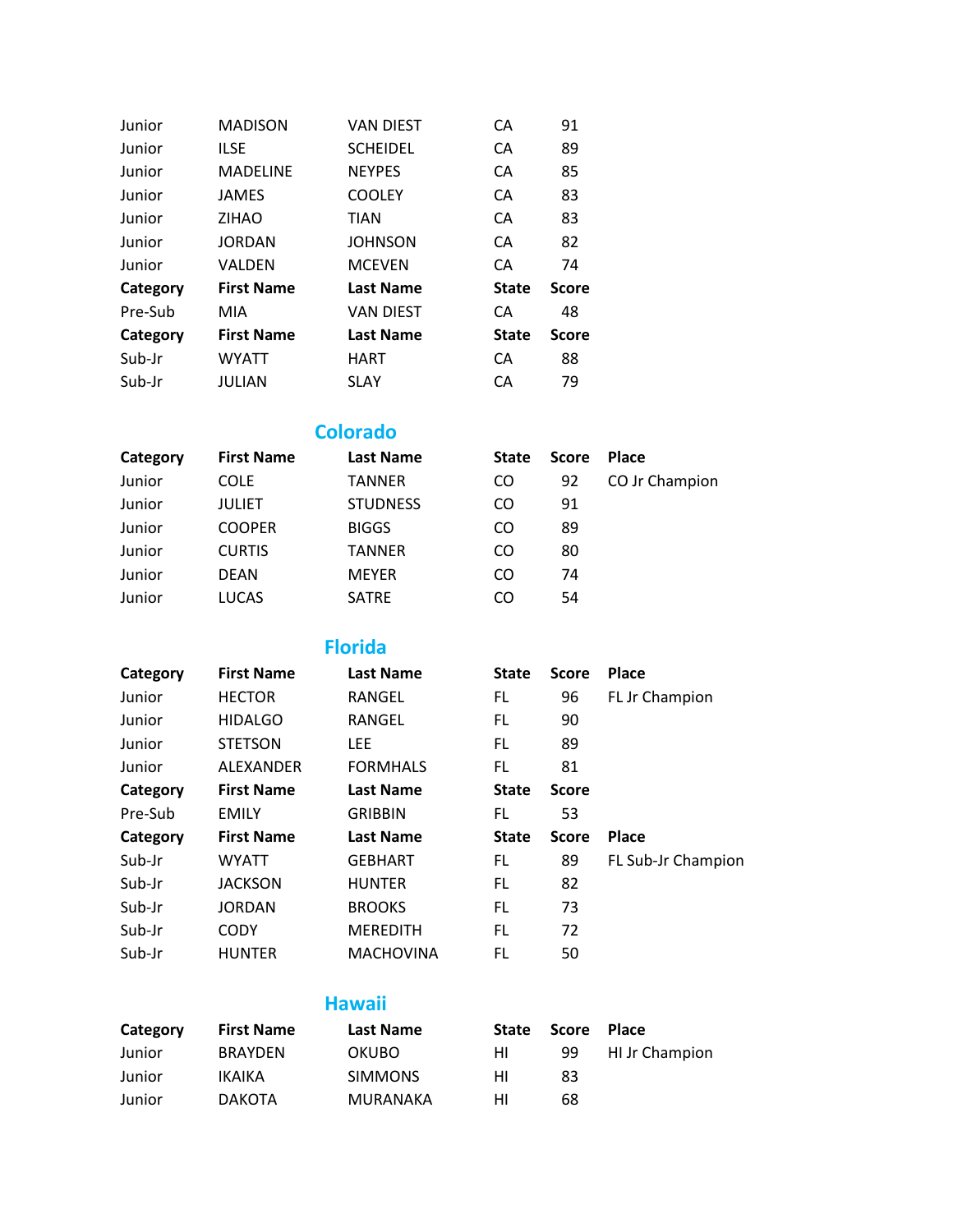| Junior              | <b>SYNERGY</b>    | <b>SMET</b>      | HI           | 46           |                 |
|---------------------|-------------------|------------------|--------------|--------------|-----------------|
| Category            | <b>First Name</b> | <b>Last Name</b> | <b>State</b> | <b>Score</b> |                 |
| Sub-Jr              | <b>KIAN</b>       | <b>NIKKHOO</b>   | HI           | 84           |                 |
|                     |                   |                  |              |              |                 |
|                     |                   | <b>Illinois</b>  |              |              |                 |
| Category            | <b>First Name</b> | <b>Last Name</b> | <b>State</b> | <b>Score</b> |                 |
| Junior              | <b>LUKE</b>       | <b>CUMBY</b>     | IL           | 81           |                 |
|                     |                   |                  |              |              |                 |
|                     |                   | <b>Kentucky</b>  |              |              |                 |
| Category            | <b>First Name</b> | <b>Last Name</b> | <b>State</b> | <b>Score</b> |                 |
| Sub-Jr              | <b>WILL</b>       | <b>COMPTON</b>   | KY           | 91           |                 |
| Sub-Jr              | <b>NOAH</b>       | <b>BEALS</b>     | КY           | 71           |                 |
|                     |                   | <b>Louisiana</b> |              |              |                 |
|                     | <b>First Name</b> | <b>Last Name</b> | <b>State</b> | <b>Score</b> |                 |
| Category<br>Jr Gold |                   |                  |              |              |                 |
|                     | <b>THOMAS</b>     | SINGLETON        | LA           | 92           |                 |
| Jr Gold             | <b>ZACHERY</b>    | <b>SKIPPER</b>   | LA           | 86           |                 |
| Jr Gold             | <b>TYSON</b>      | <b>CHILDRESS</b> | LA           | 83           |                 |
| Category            | <b>First Name</b> | <b>Last Name</b> | <b>State</b> | <b>Score</b> | <b>Place</b>    |
| Junior              | <b>HUNTER</b>     | SINGLETON        | LA           | 91           | LA Jr Champion  |
| Junior              | <b>ALEX</b>       | BAILEY           | LA           | 89           | LA Jr Runner-up |
| Junior              | <b>JOHN</b>       | <b>BYRNSIDE</b>  | LA           | 87           | LA Jr Third     |
| Junior              | <b>JOSHUA</b>     | <b>OGDEN</b>     | LA           | 86           |                 |
| Junior              | <b>LUKE</b>       | WAINWRIGHT       | LA           | 86           |                 |
| Junior              | <b>IAN</b>        | <b>SMITH</b>     | LA           | 85           |                 |
| Junior              | <b>CAIDEN</b>     | <b>BYRD</b>      | LA           | 77           |                 |
| Junior              | <b>LIAM</b>       | <b>PURIFOY</b>   | LA           | 76           |                 |
| Junior              | <b>ALEXIS</b>     | <b>SANDERS</b>   | LA           | 75           |                 |
| Junior              | <b>GARRETT</b>    | <b>DOWNEN</b>    | LA           | 74           |                 |
| Junior              | NATHANIEL         | <b>GOLDEN</b>    | LA           | 73           |                 |
| Junior              | <b>MATTHEW</b>    | <b>WATSON</b>    | LA           | 70           |                 |
| Junior              | <b>TYLER</b>      | <b>THEODOS</b>   | LA           | 64           |                 |
| Junior              | <b>ROBERT</b>     | <b>SLAYTON</b>   | LA           | 61           |                 |
| Junior              | NATALIE           | <b>BROOKS</b>    | LA           | 51           |                 |
| Category            | <b>First Name</b> | <b>Last Name</b> | <b>State</b> | <b>Score</b> | Place           |
| Sub-Jr              | <b>COLLIN</b>     | <b>SIMS</b>      | LA           | 82           | LA Sub-Jr 1-2   |
| Sub-Jr              | LUKE              | <b>MAESIRINI</b> | LA           | 82           | LA Sub-Jr 1-2   |
| Sub-Jr              | AVERY             | <b>DUMAS</b>     | LA           | 80           |                 |
| Sub-Jr              | <b>MADDOX</b>     | <b>SCHULTE</b>   | LA           | 79           |                 |
| Sub-Jr              | <b>JONAH</b>      | <b>JENNINGS</b>  | LA           | 77           |                 |
| Sub-Jr              | <b>AUSTIN</b>     | <b>BARMORE</b>   | LA           | 72           |                 |
| Sub-Jr              | <b>DALTON</b>     | <b>BROOKS</b>    | LA           | 63           |                 |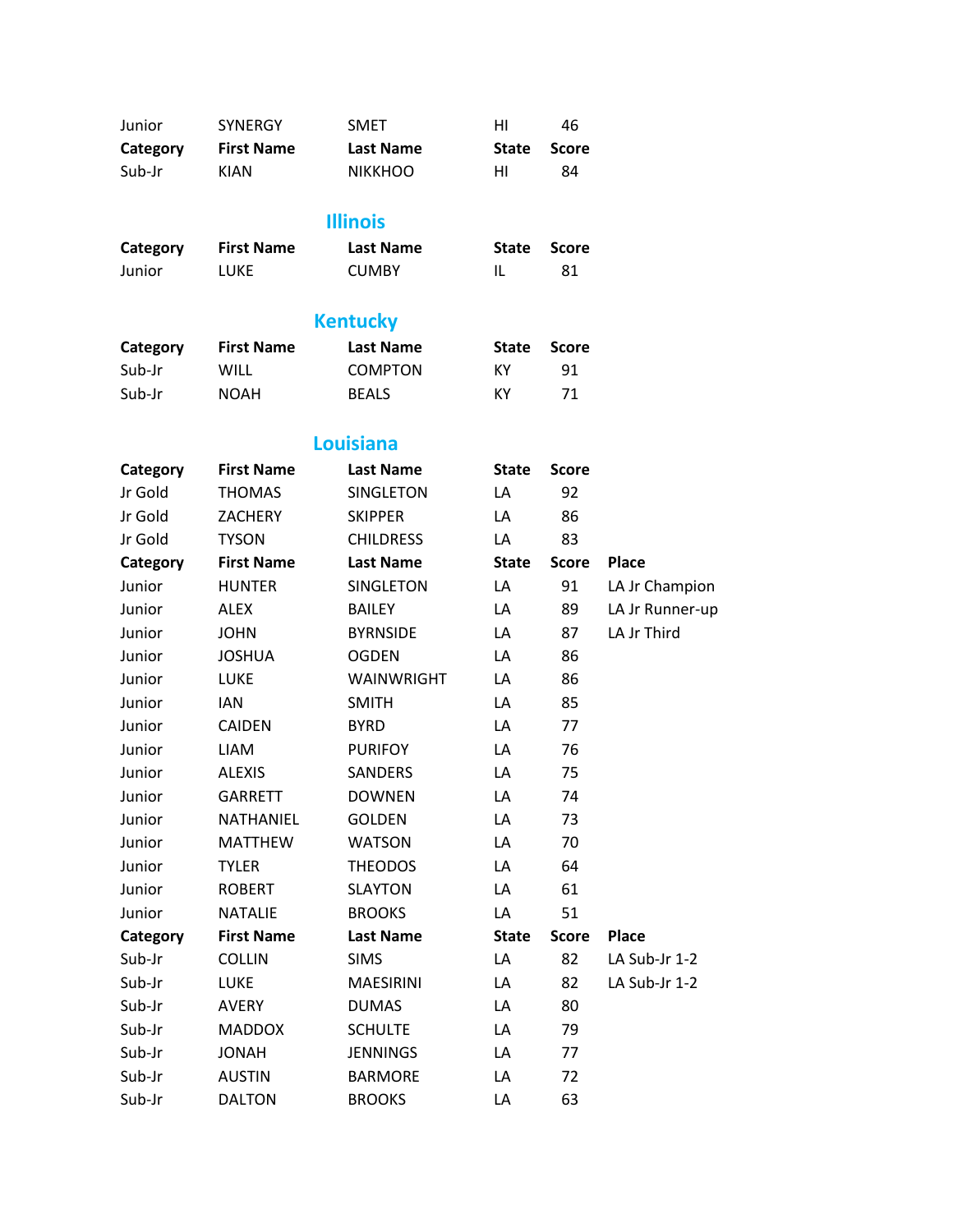| Sub-Jr | AVA | <b>RICHMOND</b> | LA | 58 |
|--------|-----|-----------------|----|----|
| Sub-Jr | ADA | <b>SIMS</b>     | LA | 58 |

#### **Minnesota**

| Category | <b>First Name</b> | <b>Last Name</b> | State        | <b>Score</b> |                |
|----------|-------------------|------------------|--------------|--------------|----------------|
| Jr Gold  | DANIEL            | <b>MCHENRY</b>   | MN.          | 94           |                |
| Jr Gold  | <b>BRADLEY</b>    | <b>BIBLE</b>     | MN.          | 93           |                |
| Jr Gold  | <b>ELLA</b>       | <b>REDING</b>    | MN.          | 91           |                |
| Category | <b>First Name</b> | <b>Last Name</b> | <b>State</b> | <b>Score</b> | <b>Place</b>   |
| Junior   | <b>BENETT</b>     | <b>KIFFMEYER</b> | MN.          | 98           | MN Jr Champion |
| Junior   | <b>SILAS</b>      | ARVIG            | MN.          | 97           |                |
| Junior   | KADEN             | <b>REDING</b>    | MN.          | 96           |                |
| Junior   | <b>ELLIE</b>      | <b>FLEMING</b>   | MN.          | 93           |                |
| Junior   | ADAM              | <b>KOBIENIA</b>  | MN.          | 81           |                |
| Junior   | <b>ELIAS</b>      | <b>KOBIENIA</b>  | MN.          | 81           |                |
| Category | <b>First Name</b> | <b>Last Name</b> | <b>State</b> | <b>Score</b> |                |
| Sub-Jr   | <b>DELAYNA</b>    | <b>RIFE</b>      | MN.          | 83           |                |
| Sub-Jr   | <b>TYSON</b>      | <b>SULLIVAN</b>  | MN.          | 70           |                |
| Sub-Jr   | MIKAYLA           | <b>ROBERTSON</b> | MN           | 47           |                |

### **Mississippi**

| Category | <b>First Name</b> | <b>Last Name</b> | <b>State</b> | <b>Score</b> |
|----------|-------------------|------------------|--------------|--------------|
| Jr Gold  | TYLER             | <b>SMITH</b>     | MS           | 68           |
| Category | <b>First Name</b> | <b>Last Name</b> | <b>State</b> | <b>Score</b> |
| Junior   | JONATHAN          | <b>BAKER</b>     | MS           | 95           |
| Junior   | <b>DANIEL</b>     | <b>RUTH</b>      | <b>MS</b>    | 79           |
| Junior   | <b>DAVID</b>      | <b>GATES</b>     | <b>MS</b>    | 71           |
| Category | <b>First Name</b> | <b>Last Name</b> | <b>State</b> | <b>Score</b> |
| Pre-Sub  | <b>CARTER</b>     | <b>REED</b>      | MS           | 87           |

### **New Mexico**

| Category | <b>First Name</b> | <b>Last Name</b>  | <b>State</b> | <b>Score</b> | <b>Place</b> |
|----------|-------------------|-------------------|--------------|--------------|--------------|
| Junior   | <b>DILLON</b>     | <b>LOPEZ</b>      | <b>NM</b>    | 99           | NM Jr 1-2    |
| Junior   | <b>NICHOLAS</b>   | <b>BLACK</b>      | <b>NM</b>    | 99           | NM Jr 1-2    |
| Junior   | <b>CASEN</b>      | <b>CALKINS</b>    | <b>NM</b>    | 98           | NM Jr 3-5    |
| Junior   | DALLI             | CAIN              | <b>NM</b>    | 98           | NM Jr 3-5    |
| Junior   | <b>MATTHEW</b>    | <b>GARRISON</b>   | <b>NM</b>    | 98           | NM Jr 3-5    |
| Junior   | <b>HAYDEN</b>     | <b>CASSON</b>     | <b>NM</b>    | 97           | NM Jr 6-8    |
| Junior   | <b>ALYSSA</b>     | VIGIL             | <b>NM</b>    | 97           | NM Jr 6-8    |
| Junior   | <b>BRYCE</b>      | <b>MERRILL</b>    | <b>NM</b>    | 97           | NM Jr 6-8    |
| Junior   | <b>MASON</b>      | <b>CARTWRIGHT</b> | <b>NM</b>    | 96           | NM Jr Ninth  |
| Junior   | <b>KALEB</b>      | <b>MASSEY</b>     | NM           | 95           |              |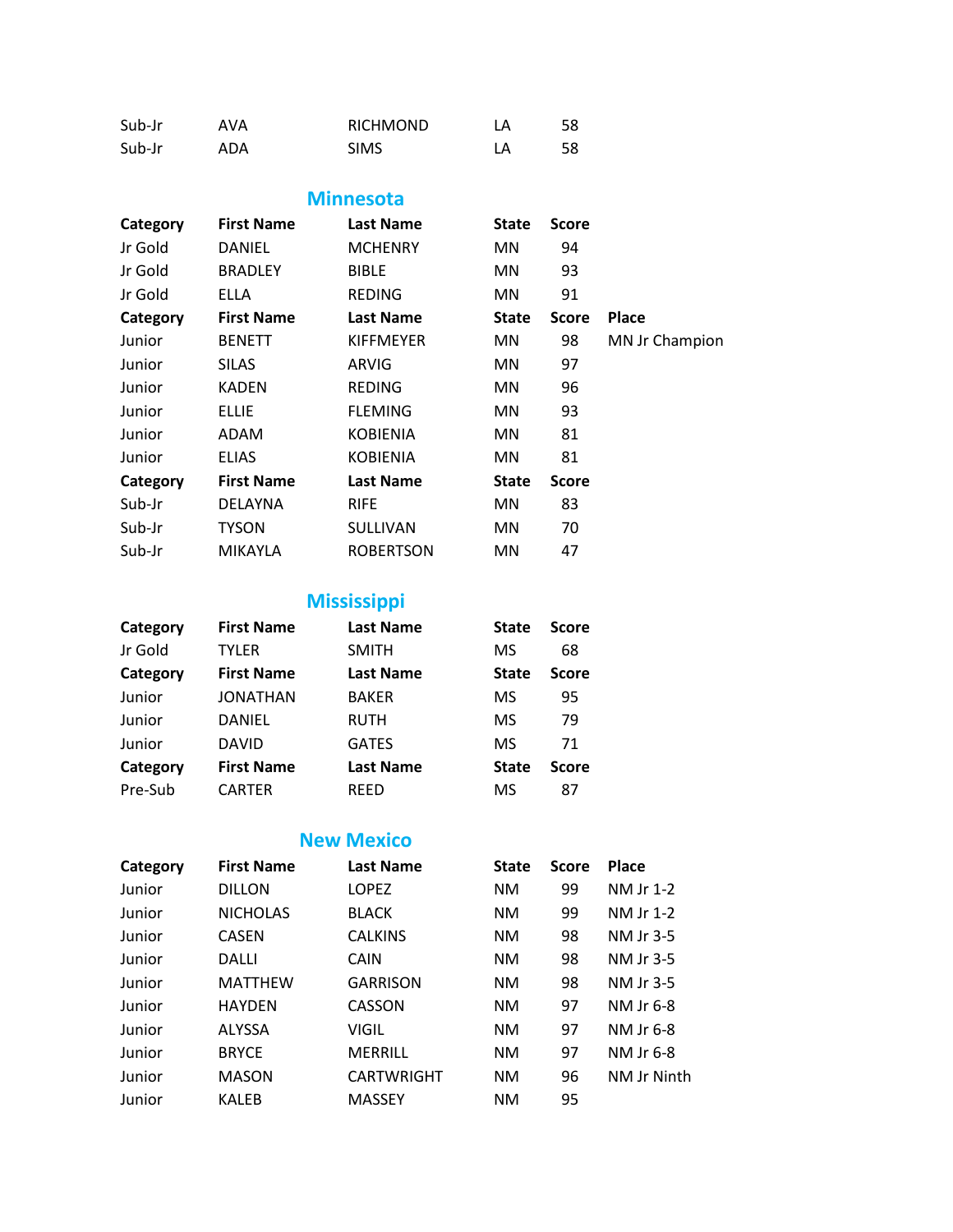| Junior   | <b>COLTON</b>     | <b>LILES</b>     | <b>NM</b>              | 95           |                     |
|----------|-------------------|------------------|------------------------|--------------|---------------------|
| Junior   | <b>COLTON</b>     | <b>MEYER</b>     | <b>NM</b>              | 94           |                     |
| Junior   | <b>MALACHI</b>    | <b>DRENNAN</b>   | <b>NM</b>              | 93           |                     |
| Junior   | <b>CALEB</b>      | <b>DELK</b>      | <b>NM</b>              | 92           |                     |
| Junior   | <b>JUSTIN</b>     | <b>BIXLER</b>    | NM                     | 91           |                     |
| Junior   | ANA               | <b>SCHMITZ</b>   | <b>NM</b>              | 91           |                     |
| Junior   | <b>CLARENCE</b>   | <b>CRAWFORD</b>  | NM                     | 90           |                     |
| Junior   | <b>DAVID</b>      | <b>CLOER</b>     | $\mathsf{N}\mathsf{M}$ | 89           |                     |
| Junior   | <b>TYLER</b>      | <b>SMELKER</b>   | NM                     | 88           |                     |
| Junior   | SARAH             | RANDALL          | <b>NM</b>              | 87           |                     |
| Junior   | <b>ELIJAH</b>     | <b>GALLEGOS</b>  | NM                     | 87           |                     |
| Junior   | <b>WILLIAM</b>    | <b>HEATH</b>     | <b>NM</b>              | 87           |                     |
| Junior   | <b>JALIE</b>      | <b>MEADORS</b>   | NM                     | 87           |                     |
| Junior   | <b>MATTHEW</b>    | <b>NOWELL</b>    | NM                     | 86           |                     |
| Junior   | <b>RENISE</b>     | <b>HOLLAWAY</b>  | NM                     | 86           |                     |
| Junior   | <b>TAED</b>       | <b>MONTOYA</b>   | <b>NM</b>              | 86           |                     |
| Junior   | <b>BRANDON</b>    | <b>GALLEGOS</b>  | NM                     | 86           |                     |
| Junior   | <b>LUTHER</b>     | <b>CRAWFORD</b>  | NM                     | 86           |                     |
| Junior   | <b>DESTANEE</b>   | <b>SCIOLI</b>    | NM                     | 85           |                     |
| Junior   | <b>HALEY</b>      | <b>TERRELL</b>   | <b>NM</b>              | 83           |                     |
| Junior   | ANGELO            | <b>SCIOLI</b>    | NM                     | 81           |                     |
| Junior   | <b>JACOB</b>      | <b>DOWDY</b>     | NM                     | 80           |                     |
| Junior   | <b>MOLLY</b>      | <b>WECHSLER</b>  | NM                     | 79           |                     |
| Junior   | <b>GAVIN</b>      | <b>ROBLES</b>    | $\mathsf{N}\mathsf{M}$ | 76           |                     |
| Junior   | <b>TUCKER</b>     | <b>DOSSEY</b>    | <b>NM</b>              | 66           |                     |
| Junior   | <b>TAYLOR</b>     | RAMIREZ          | NM                     | 64           |                     |
| Junior   | <b>ELIJAH</b>     | <b>OSTRYE</b>    | NM                     | 61           |                     |
| Junior   | ALEXANDRIA        | <b>BOOTON</b>    | <b>NM</b>              | 53           |                     |
| Category | <b>First Name</b> | <b>Last Name</b> | <b>State</b>           | <b>Score</b> |                     |
| Pre-Sub  | <b>CHASE</b>      | <b>DOBRINSKI</b> | <b>NM</b>              | 97           |                     |
| Pre-Sub  | <b>MADYSON</b>    | MCFARLAND        | <b>NM</b>              | 85           |                     |
| Pre-Sub  | <b>EVERETT</b>    | <b>BYRD</b>      | <b>NM</b>              | 66           |                     |
| Category | <b>First Name</b> | <b>Last Name</b> | <b>State</b>           | <b>Score</b> | <b>Place</b>        |
| Sub-Jr   | <b>AIDEN</b>      | <b>ZOOK</b>      | <b>NM</b>              | 96           | NM Sub-Jr Champion  |
| Sub-Jr   | LANE              | <b>HELMER</b>    | NM                     | 94           | NM Sub-Jr Runner-up |
| Sub-Jr   | <b>GREYSON</b>    | <b>BOLLINGER</b> | <b>NM</b>              | 93           | NM Sub-Jr 3-4       |
| Sub-Jr   | LOGAN             | <b>GRAY</b>      | <b>NM</b>              | 93           | NM Sub-Jr 3-4       |
| Sub-Jr   | SAMUEL            | <b>POWELL</b>    | <b>NM</b>              | 92           | NM Sub-Jr Fifth     |
| Sub-Jr   | CALEB             | <b>CILLESSEN</b> | NM                     | 91           | NM Sub-Jr Sixth     |
| Sub-Jr   | <b>MADISON</b>    | <b>MILLER</b>    | <b>NM</b>              | 89           | NM Sub-Jr Seventh   |
| Sub-Jr   | <b>BRYCE</b>      | <b>BYRD</b>      | <b>NM</b>              | 89           | NM Sub-Jr Seventh   |
| Sub-Jr   | <b>JAYCE</b>      | GARRETT          | <b>NM</b>              | 87           |                     |
| Sub-Jr   | <b>CASSIDY</b>    | <b>BYRD</b>      | NM                     | 87           |                     |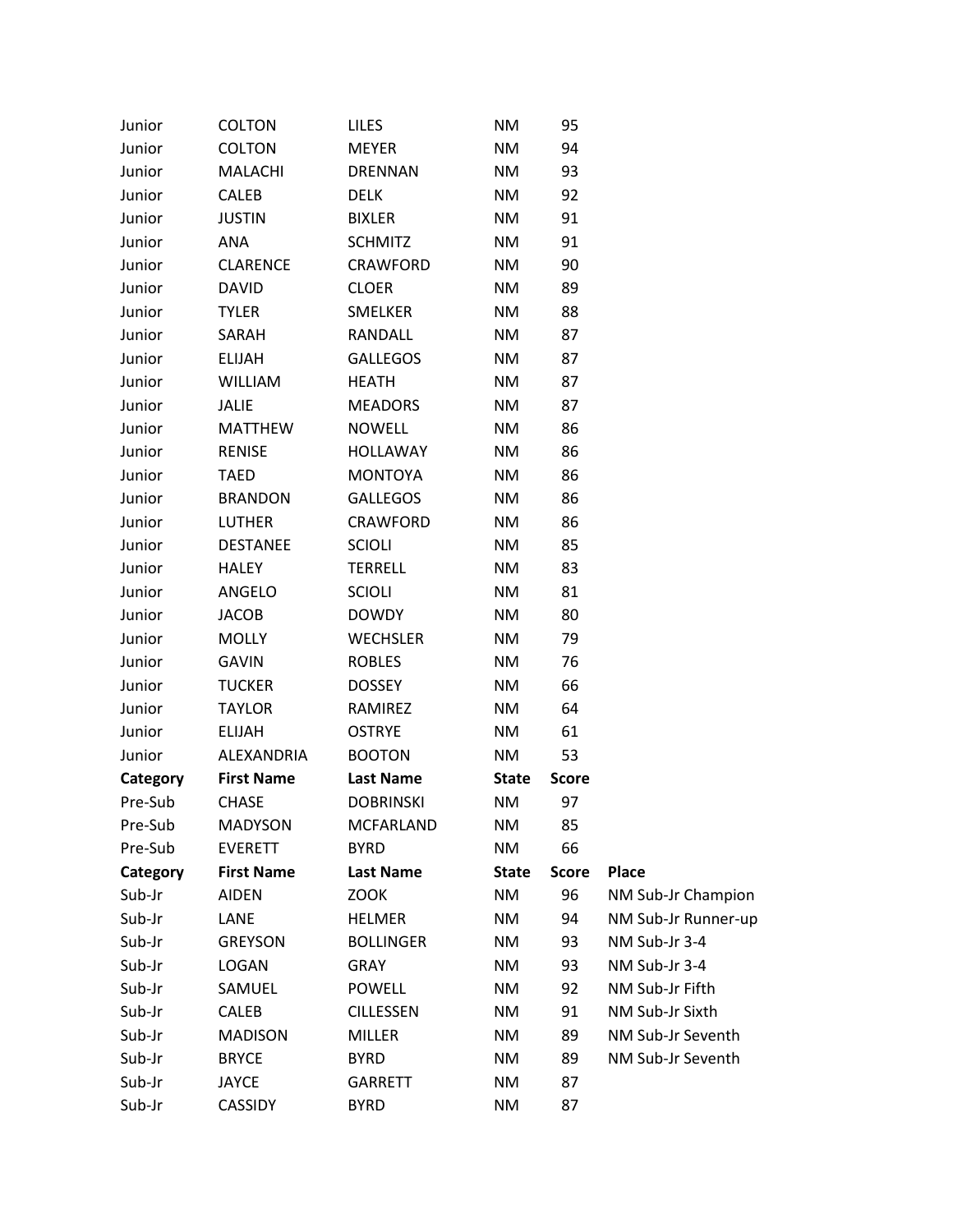| Sub-Jr  | AIDEN          | <b>BROGDON</b>  | ΝM        | 86 |
|---------|----------------|-----------------|-----------|----|
| Sub-Jr  | WYATT          | <b>DOSSEY</b>   | ΝM        | 85 |
| Sub-Jr  | SAVANNAH       | <b>TUPPER</b>   | ΝM        | 84 |
| Sub-Jr  | <b>SETH</b>    | SALCIDO         | NΜ        | 82 |
| Sub-Jr  | <b>KIMBER</b>  | <b>BEEVERS</b>  | NΜ        | 81 |
| Sub-Jr  | JOHN           | AHLGRIM         | NΜ        | 80 |
| Sub-Jr  | ZONA           | <b>HOLLAWAY</b> | NΜ        | 79 |
| Sub-Jr  | <b>DEREK</b>   | HAHN            | NΜ        | 78 |
| Sub-Jr  | JACOB          | <b>GRIFFIN</b>  | NΜ        | 78 |
| Sub-Jr  | <b>WYLIE</b>   | CASSON          | ΝM        | 73 |
| Sub-Jr  | TYLER          | <b>PAGE</b>     | NΜ        | 73 |
| Sub-Jr  | JAMES          | <b>WHITSON</b>  | ΝM        | 73 |
| Sub-Jr  | <b>ADDISON</b> | DRENNAN         | ΝM        | 69 |
| Sub-Jr  | TYLER          | <b>SHAW</b>     | NΜ        | 63 |
| Sub-Jr  | <b>KADIN</b>   | HANSEL          | ΝM        | 60 |
| Sub-Jr  | <b>CALEB</b>   | THOMPSON        | ΝM        | 58 |
| Sub-Jr  | <b>EMMA</b>    | <b>DRENNAN</b>  | NΜ        | 55 |
| Sub-Jr  | <b>CASH</b>    | <b>RYAN</b>     | NΜ        | 0  |
| Unknown | <b>LUISA</b>   | <b>SCHMITZ</b>  | <b>NM</b> | 88 |
| Unknown | <b>EMMIE</b>   | <b>CORTEZ</b>   | <b>NM</b> | 72 |
| Unknown | <b>JOEY</b>    | <b>KANNARD</b>  | <b>NM</b> | 57 |

**Oklahoma**

| Category | <b>First Name</b> | Last Name | State Score |    |
|----------|-------------------|-----------|-------------|----|
| Jr Gold  | <b>BRADEN</b>     | COOK      | OK          | 91 |

### **Oregon**

| Category | <b>First Name</b> | Last Name        | <b>State</b> | Score |
|----------|-------------------|------------------|--------------|-------|
| Jr Gold  | <b>CHASE</b>      | <b>COSTANTI</b>  | OR           | -97   |
|          |                   |                  |              |       |
| Category | <b>First Name</b> | <b>Last Name</b> | <b>State</b> | Score |

**Tennessee**

| Category | <b>First Name</b> | <b>Last Name</b> | <b>State</b> | <b>Score</b> |                 |
|----------|-------------------|------------------|--------------|--------------|-----------------|
| Junior   | <b>EMMA</b>       | <b>MATHEWS</b>   | ΤN           | 96           | TN Jr Champion  |
| Junior   | <b>COLTON</b>     | <b>PHILLIPS</b>  | ΤN           | 95           | TN Jr Runner-up |
| Junior   | LUKE              | <b>JOHNSON</b>   | ΤN           | 93           |                 |
| Junior   | <b>ALLIE</b>      | <b>WATSON</b>    | ΤN           | 90           |                 |
| Junior   | <b>CALVIN</b>     | <b>BLACK</b>     | ΤN           | 83           |                 |
| Junior   | <b>GARRETT</b>    | <b>DOAK</b>      | ΤN           | 83           |                 |
| Junior   | JOEL              | <b>DOAK</b>      | ΤN           | 77           |                 |
| Junior   | <b>AUSTIN</b>     | <b>JACOBS</b>    | ΤN           | 76           |                 |